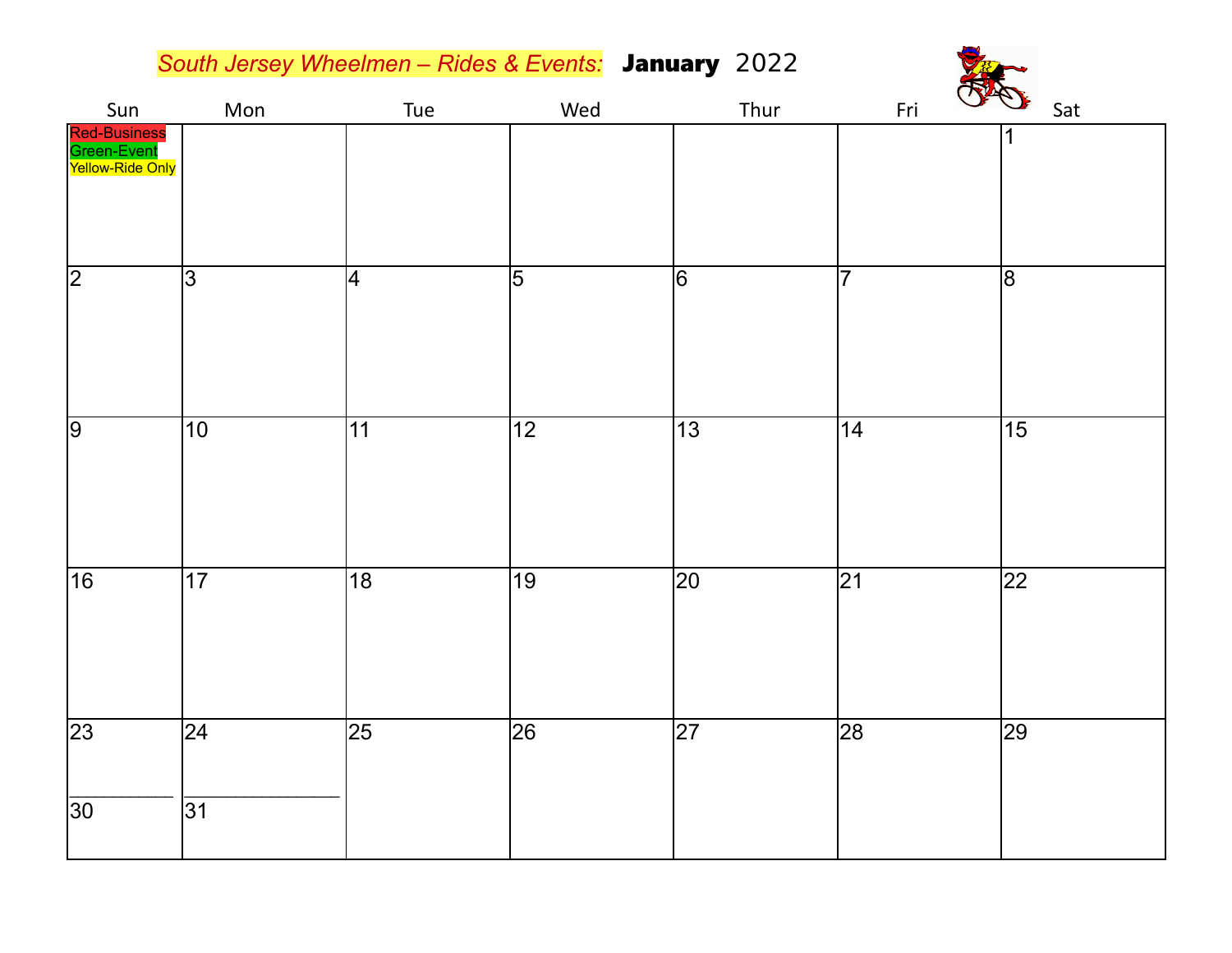*South Jersey Wheelmen – Rides & Events:* February 2022

| Sun             | Mon             | Tue             | $Wed$           | Thur            | Colem<br>Fri    | Sat             |
|-----------------|-----------------|-----------------|-----------------|-----------------|-----------------|-----------------|
|                 |                 | $\mathbf 1$     | $\overline{2}$  | $\overline{3}$  | 4               | 5               |
| $\overline{6}$  | $\overline{7}$  | $\overline{8}$  | $\overline{9}$  | $\overline{10}$ | $\overline{11}$ | $\sqrt{12}$     |
| $\overline{13}$ | $\overline{14}$ | $\overline{15}$ | $\overline{16}$ | $\overline{17}$ | $\overline{18}$ | $\overline{19}$ |
| $\overline{20}$ | $\overline{21}$ | $\overline{22}$ | $\overline{23}$ | $\overline{24}$ | $\overline{25}$ | $\overline{26}$ |
| $\overline{27}$ | $\overline{28}$ |                 |                 |                 |                 |                 |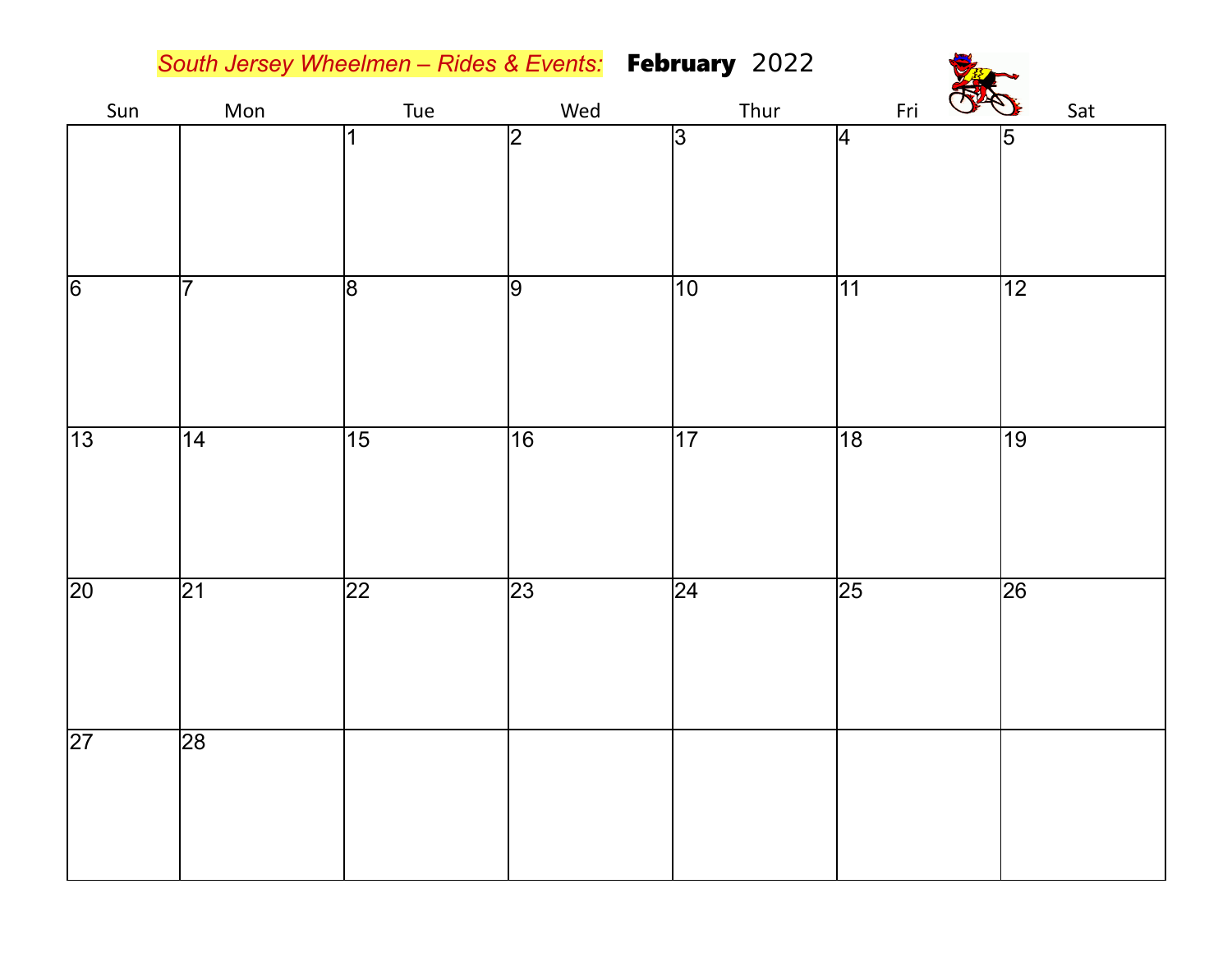*South Jersey Wheelmen – Rides & Events:* March 2022

| Sun             | Mon             | Tue             | Wed             | Thur            | Fri             | $Q^*$           |
|-----------------|-----------------|-----------------|-----------------|-----------------|-----------------|-----------------|
|                 |                 | 1               | 2               | 3               | 4               | 5               |
| $\sqrt{6}$      | $\overline{7}$  | $\overline{8}$  | 9               | $\overline{10}$ | 11              | $\overline{12}$ |
| $\overline{13}$ | 14              | $\overline{15}$ | $\overline{16}$ | $\overline{17}$ | $\overline{18}$ | $\overline{19}$ |
| $\overline{20}$ | $\overline{21}$ | $\overline{22}$ | $\overline{23}$ | $\overline{24}$ | $\overline{25}$ | $\overline{26}$ |
| $\overline{27}$ | 28              | 29              | $\overline{30}$ | $\overline{31}$ |                 |                 |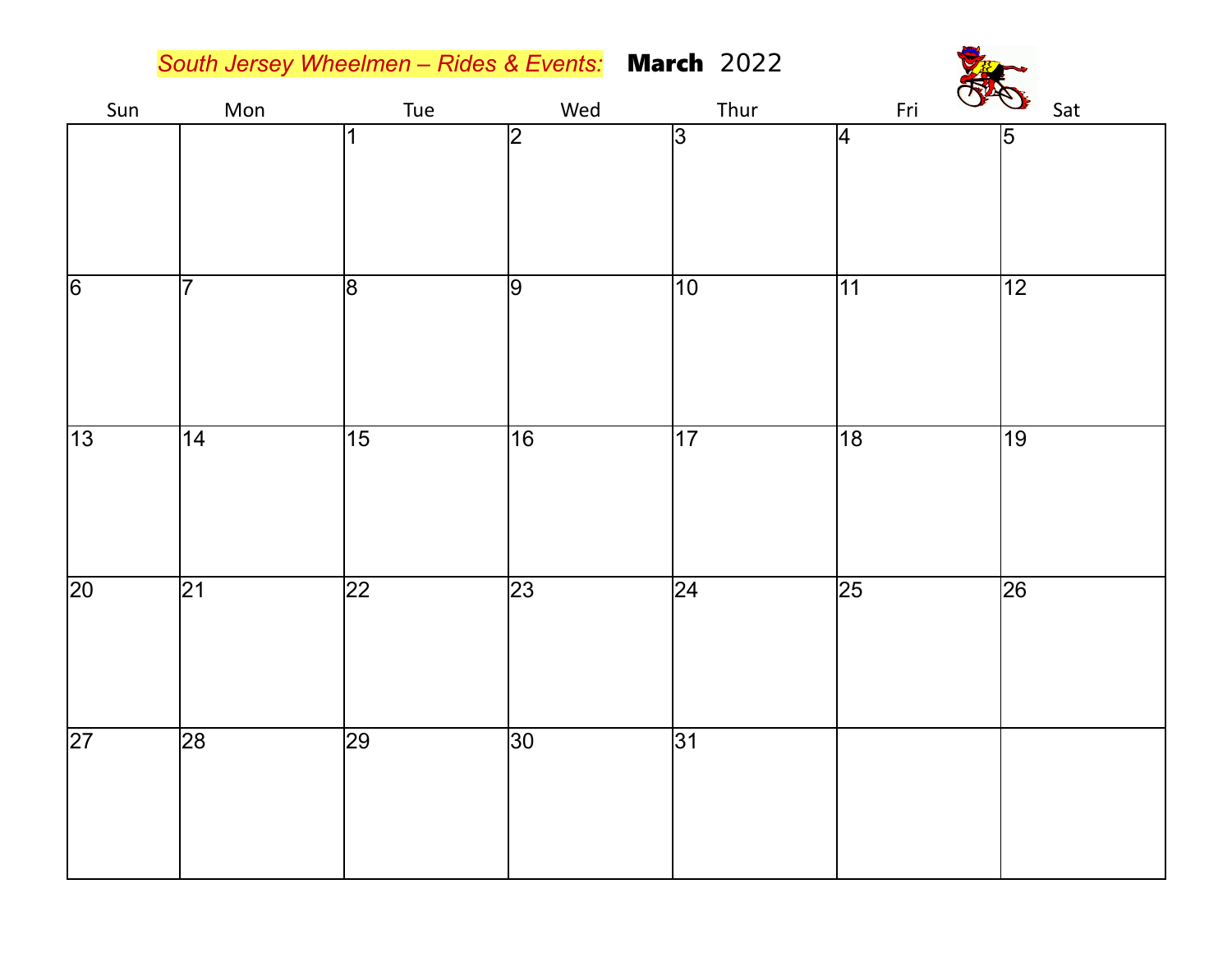*South Jersey Wheelmen – Rides & Events:* April 2022

| Sun                                                        | Mon             | Tue             | Wed             | Thur            | and<br>Fri                                            | Sat                                         |
|------------------------------------------------------------|-----------------|-----------------|-----------------|-----------------|-------------------------------------------------------|---------------------------------------------|
|                                                            |                 |                 |                 |                 | 1                                                     | 2                                           |
| $\overline{3}$                                             | 4               | $\overline{5}$  | $\overline{6}$  | $\overline{7}$  | $\overline{8}$                                        | 9                                           |
| $\overline{10}$                                            | 11              | $\overline{12}$ | $\overline{13}$ | 14              | $\overline{15}$                                       | $\overline{16}$                             |
| $\overline{17}$                                            | $\overline{18}$ | 19              | $\overline{20}$ | $\overline{21}$ | $ 22\rangle$<br>Belleplain Cabin-<br>MTB & Road Rides | 23<br>Belleplain Cabin-<br>MTB & Road Rides |
| $\sqrt{24}$<br>Belleplain<br>Cabin-<br>MTB & Road<br>Rides | 25              | 26              | 27              | $\overline{28}$ | $ 29\rangle$                                          | $ 30\rangle$                                |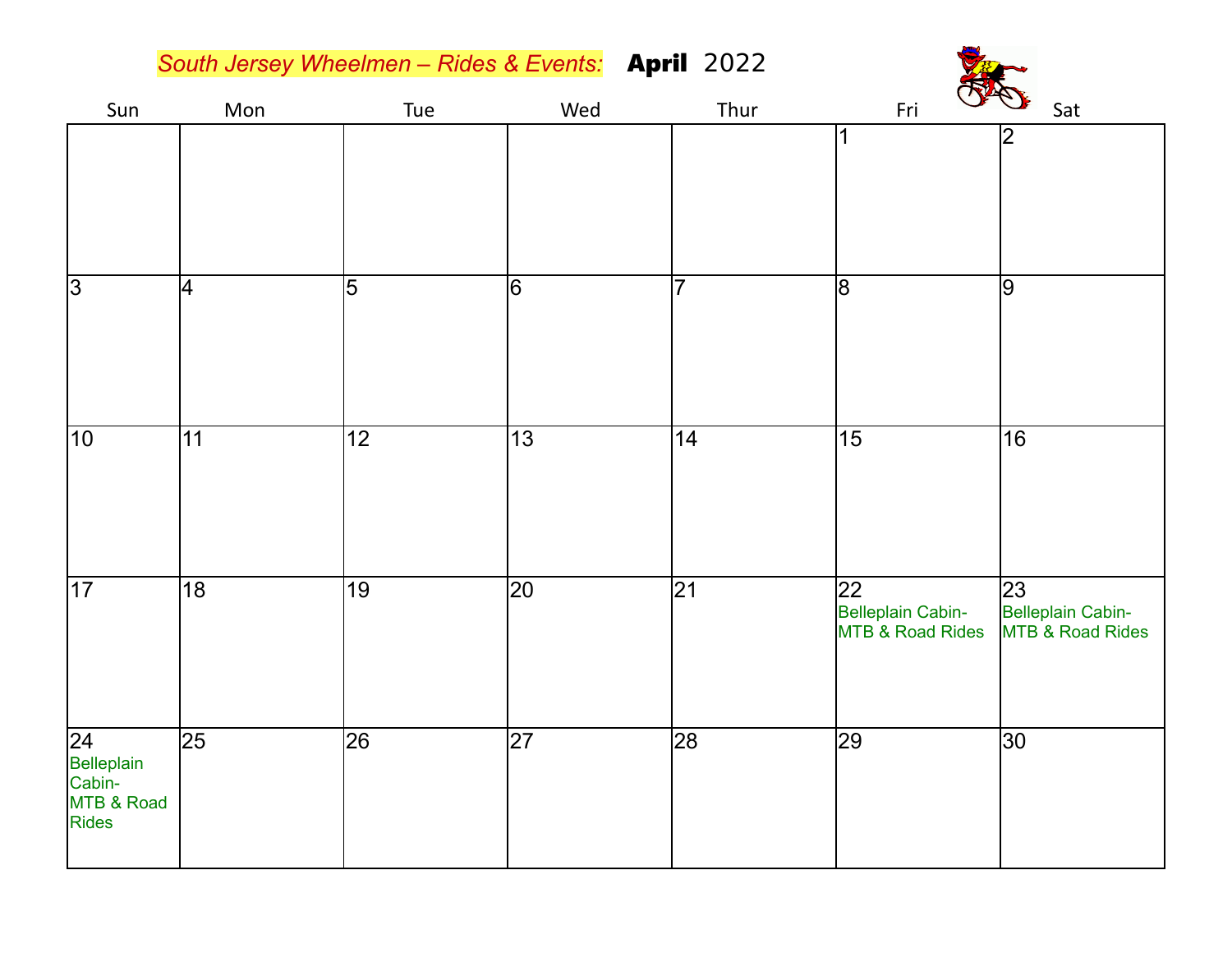*South Jersey Wheelmen – Rides & Events:* May 2022



| Sun             | Mon             | Tue             | Wed             | Thur            | Fri<br>$\sqrt{2}$ | Sat             |
|-----------------|-----------------|-----------------|-----------------|-----------------|-------------------|-----------------|
| $\overline{1}$  | $\overline{2}$  | $\overline{3}$  | 4               | $\overline{5}$  | $\overline{6}$    | 7               |
| $\overline{8}$  | $\overline{9}$  | $\overline{10}$ | 11              | $\overline{12}$ | $\overline{13}$   | $\overline{14}$ |
| $\overline{15}$ | $\overline{16}$ | $\overline{17}$ | $\overline{18}$ | $\overline{19}$ | $\overline{20}$   | $\overline{21}$ |
| $\overline{22}$ | $\overline{23}$ | $\overline{24}$ | $\overline{25}$ | $\overline{26}$ | $\overline{27}$   | 28              |
| $\overline{29}$ | $\overline{30}$ | $\overline{31}$ |                 |                 |                   |                 |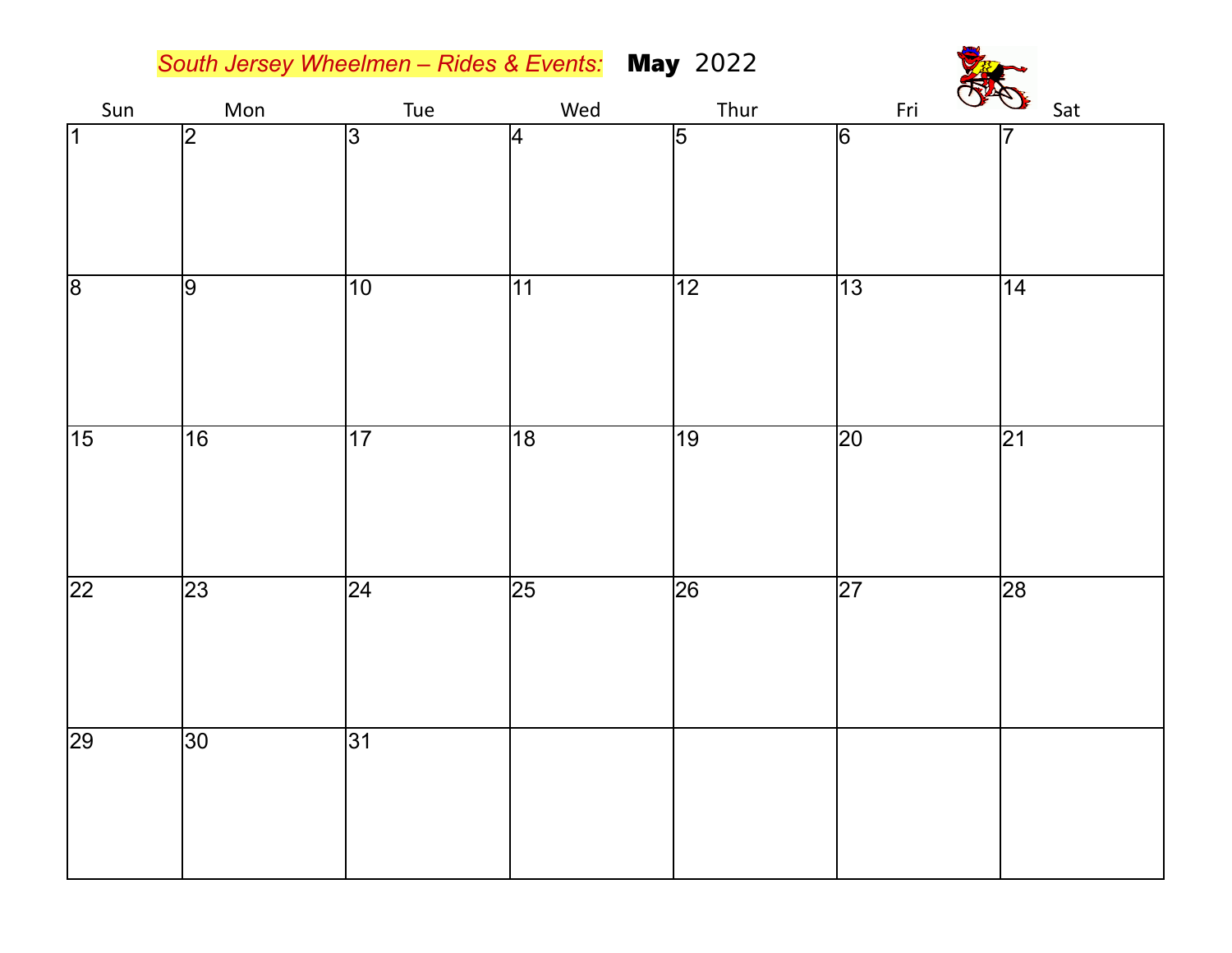|                                                                                    | South Jersey Wheelmen - Rides & Events: June 2022                                     |                |                 |                                                                                            |     |                 |
|------------------------------------------------------------------------------------|---------------------------------------------------------------------------------------|----------------|-----------------|--------------------------------------------------------------------------------------------|-----|-----------------|
| Sun                                                                                | Mon                                                                                   | Tue            | Wed             | Thur                                                                                       | Fri | Sat             |
|                                                                                    |                                                                                       |                | 1               | $\overline{2}$                                                                             | 3   | 4               |
| 5<br><b>Glasstown</b><br><b>Brewery</b><br>Ride & Picnic:<br>-see<br>website<br>小手 | 6                                                                                     | $\overline{7}$ | 8               | 9                                                                                          | 10  | 11              |
| 12                                                                                 | 13                                                                                    | 14             | 15              | 16                                                                                         | 17  | $\overline{18}$ |
| 19                                                                                 | 20                                                                                    | 21             | $\overline{22}$ | 23<br>Road Ride - 5:30<br><b>Mojo Bike Shop</b><br>$C \sim 18$ mi, B+ ~28mi                | 24  | 25              |
| 26                                                                                 | 27<br><b>Time Trial Series</b><br>Rt 45 near Woodstown<br>1 <sup>st</sup> Rider:6:00p | 28             | 29              | 30<br><b>Club Members:</b><br>Ride the new north<br>portion of the Cape<br>May Bike Trail. |     |                 |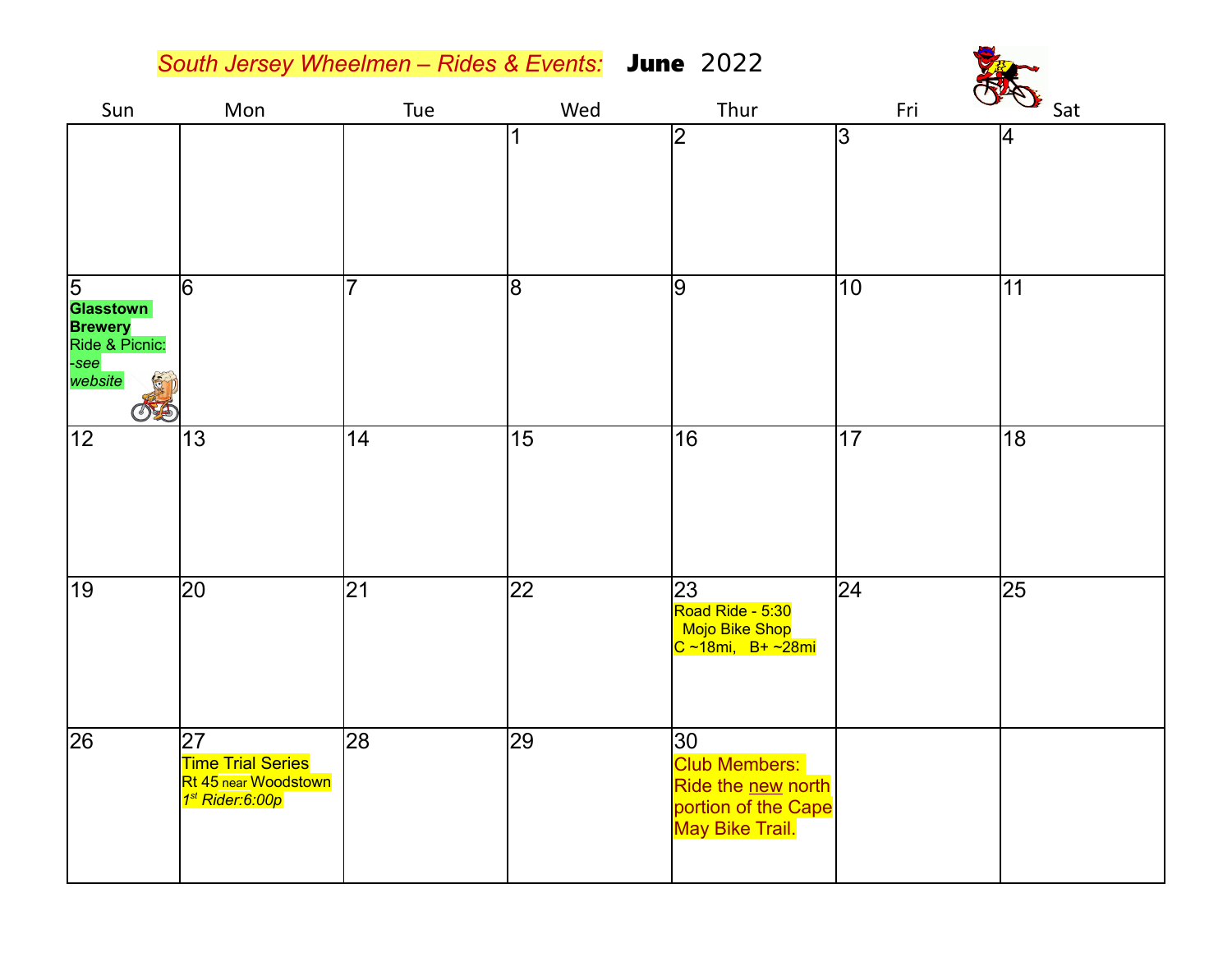*South Jersey Wheelmen – Rides & Events:* July 2022

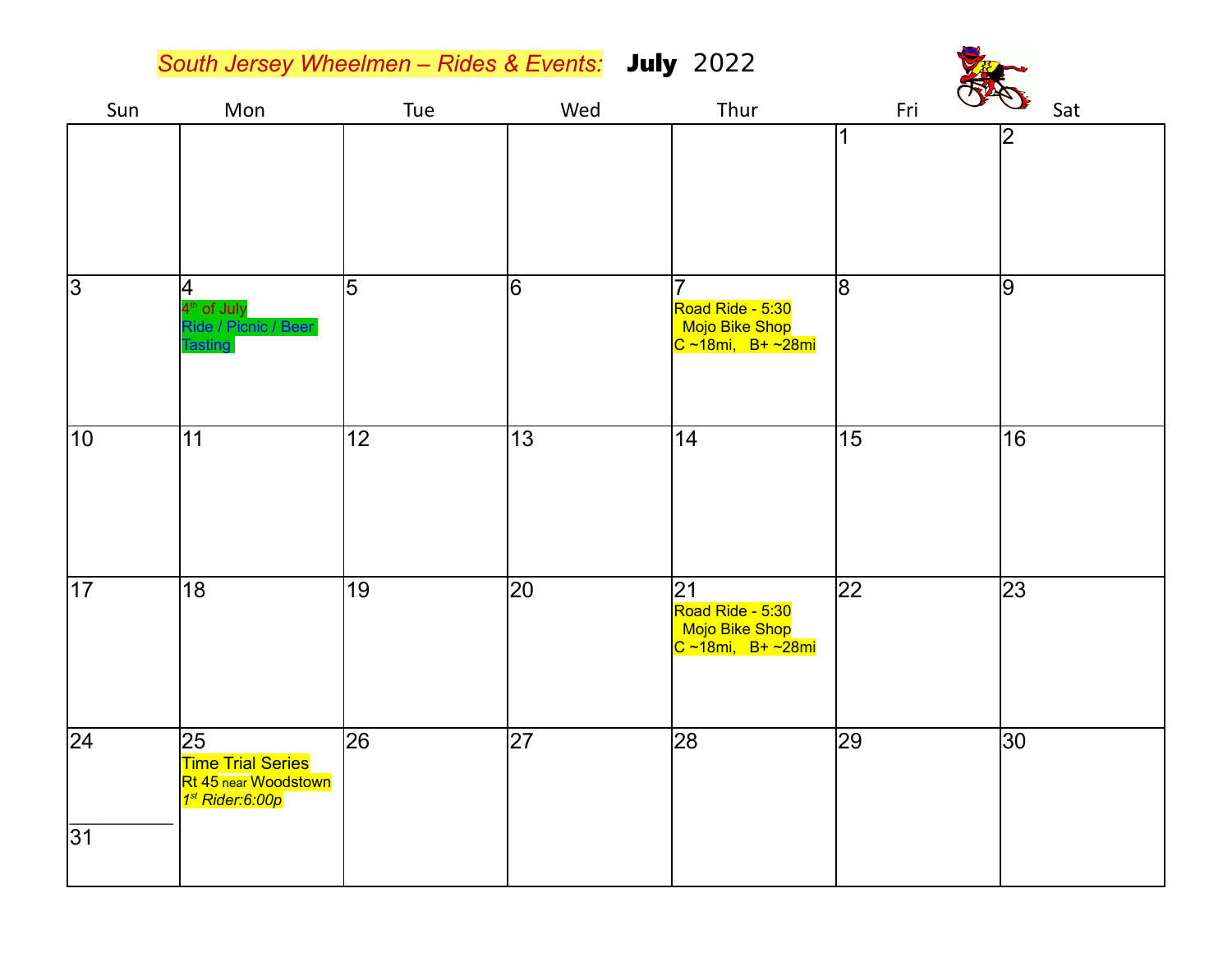*South Jersey Wheelmen – Rides & Events:* August 2022



| Sun                                     | Mon                                                                                    | Tue             | Wed                                                                             | Thur                                                                       | Fri                                            | $\sim$ Sat                                                                   |
|-----------------------------------------|----------------------------------------------------------------------------------------|-----------------|---------------------------------------------------------------------------------|----------------------------------------------------------------------------|------------------------------------------------|------------------------------------------------------------------------------|
|                                         |                                                                                        | $\overline{2}$  | 3<br>Club Meeting: 6 pm<br>temp. location-<br>622 Canhouse Rd<br>Pittsgrove, NJ | 4<br>Road Ride - 5:30<br>Mojo Bike Shop<br><mark>C ~18mi, B+ ~28mi</mark>  | 5                                              | 6<br>Fort Mott -<br><b>Club Ride &amp; Picnic</b><br>see website for details |
| $\overline{7}$                          | $\overline{8}$                                                                         | 9               | $\overline{10}$                                                                 | 11                                                                         | $\overline{12}$                                | $\overline{13}$                                                              |
| 14                                      | 15                                                                                     | 16              | 17                                                                              | 18<br>Road Ride - 5:30<br>Mojo Bike Shop<br><mark>C ~18mi, B+ ~28mi</mark> | 19                                             | 20                                                                           |
| $\overline{21}$                         | 22<br><b>Time Trial Series</b><br>Rt 45 near Woodstown<br>1 <sup>st</sup> Rider: 6:00p | 23              | 24                                                                              | 25<br>Vermont<br>Trip<br><b>VERMONT</b>                                    | 26<br>Vermont<br><b>Trip</b><br><b>VERMONT</b> | 27<br>Vermont<br>Trip<br><b>VERMANT</b>                                      |
| 28<br>Vermont<br>Trip<br><b>VERM</b> NT | 29                                                                                     | 30 <sub>o</sub> | 31                                                                              |                                                                            |                                                |                                                                              |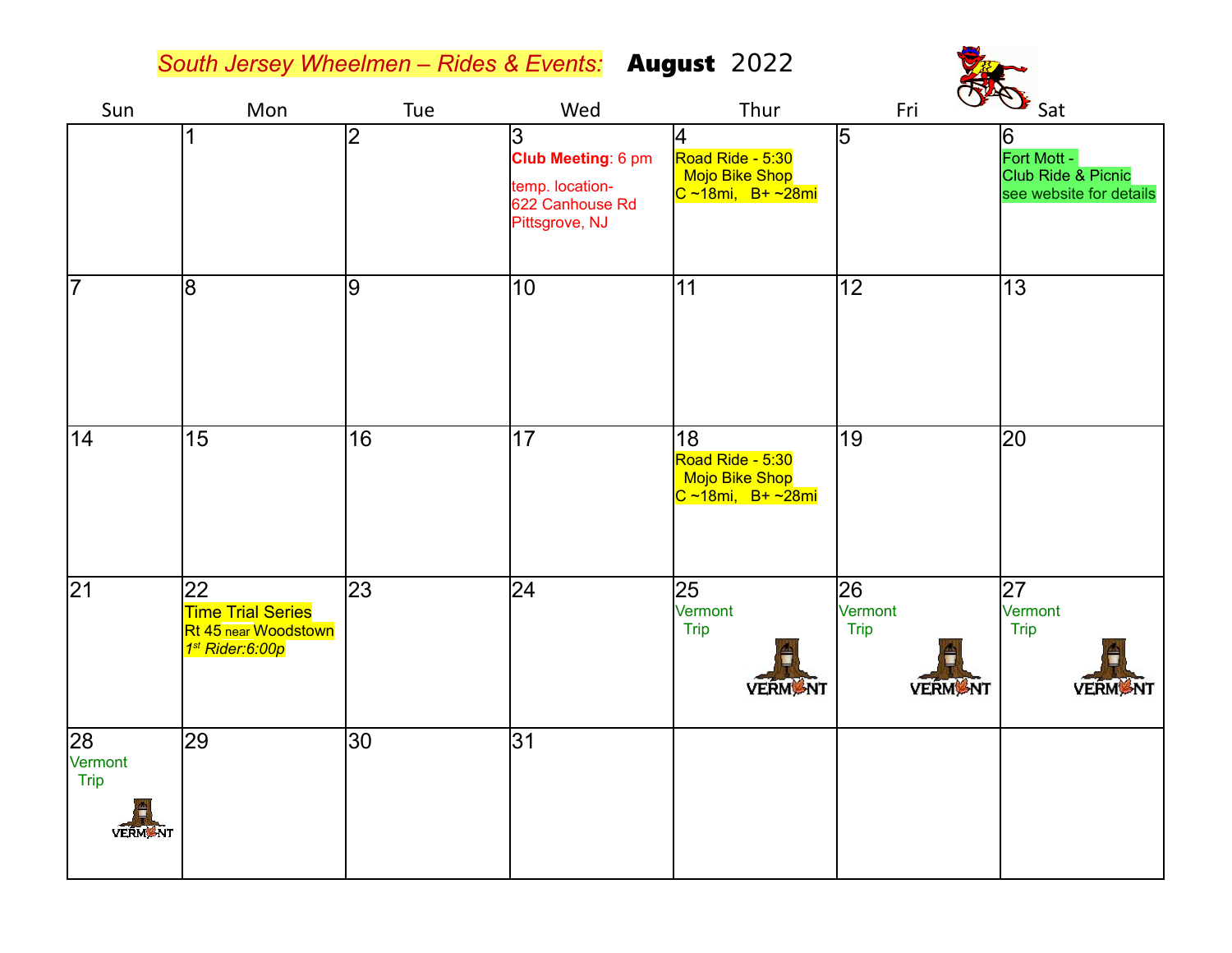*South Jersey Wheelmen – Rides & Events:* September 2022

 $\sqrt{18}$ 

| Sun | Mon                                                                                   | Tue | Wed             | Thur                                                                 | Fri             | <b>RAD</b> Sat                                       |
|-----|---------------------------------------------------------------------------------------|-----|-----------------|----------------------------------------------------------------------|-----------------|------------------------------------------------------|
|     |                                                                                       |     |                 | Road Ride - 5:30<br>Mojo Bike Shop<br><mark>C ~18mi, B+ ~28mi</mark> | $\overline{2}$  | 3                                                    |
| 4   | $\overline{5}$                                                                        | 16  | $\overline{7}$  | 8                                                                    | 9               | 10                                                   |
| 11  | 12                                                                                    | 13  | 14              | 15<br>Road Ride - 5:30<br>Mojo Bike Shop<br>$ C - 18mi, B+ -28mi$    | 16              | 17<br><b>Jersey Devil Century</b><br>Parvin St. Park |
| 18  | 19<br><b>Time Trial Series</b><br>Rt 45 near Woodstown<br>1 <sup>st</sup> Rider:6:00p | 20  | $\overline{21}$ | 22                                                                   | $\overline{23}$ | 24                                                   |
| 25  | 26                                                                                    | 27  | 28              | 29<br>Road Ride - 5:30<br>Mojo Bike Shop<br>$ C - 18mi, B+ -28mi$    | 30              |                                                      |

VE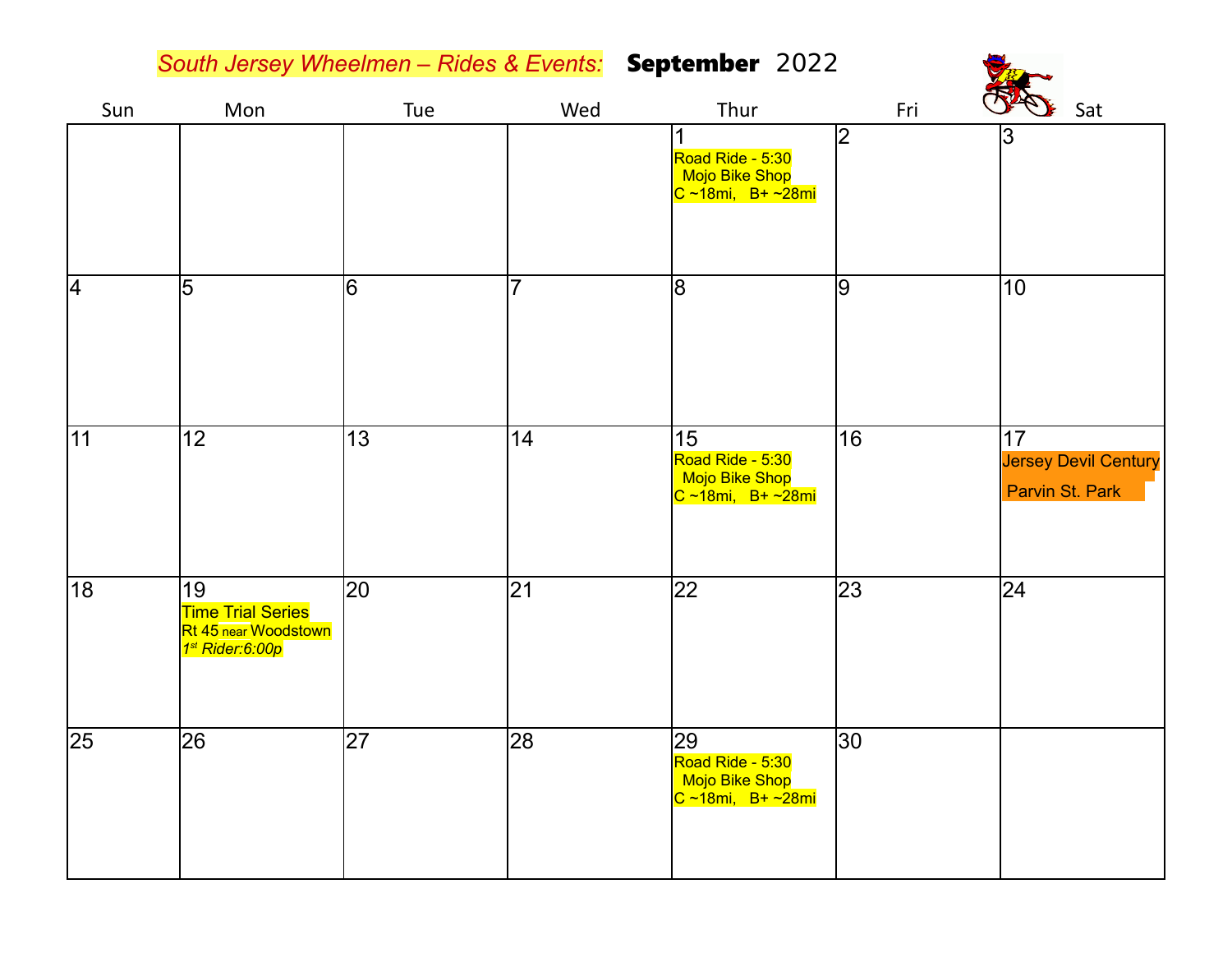*South Jersey Wheelmen – Rides & Events:* October 2022



| Sun                                            | Mon             | Tue                      | Wed             | Thur            | Fri<br>$\vee$                               | Sat                                         |
|------------------------------------------------|-----------------|--------------------------|-----------------|-----------------|---------------------------------------------|---------------------------------------------|
|                                                |                 |                          |                 |                 |                                             | 1                                           |
| $\sqrt{2}$                                     | $\overline{3}$  | $\overline{\mathcal{A}}$ | $\overline{5}$  | $\overline{6}$  | 7<br><b>Club Convention</b><br>Salisbury MD | 8<br><b>Club Convention</b><br>Salisbury MD |
| $\frac{9}{$ Club<br>Convention<br>Salisbury MD | 10              | 11                       | $\overline{12}$ | 13              | 14                                          | $\overline{15}$                             |
| 16                                             | $\overline{17}$ | $\overline{18}$          | $\overline{19}$ | $ 20\rangle$    | $\overline{21}$                             | $\overline{22}$                             |
| $\overline{23}$                                | $ 24\rangle$    | $\overline{25}$          | 26              | $\overline{27}$ | $\overline{28}$                             | $\overline{29}$                             |
| $\overline{30}$                                |                 |                          |                 |                 |                                             |                                             |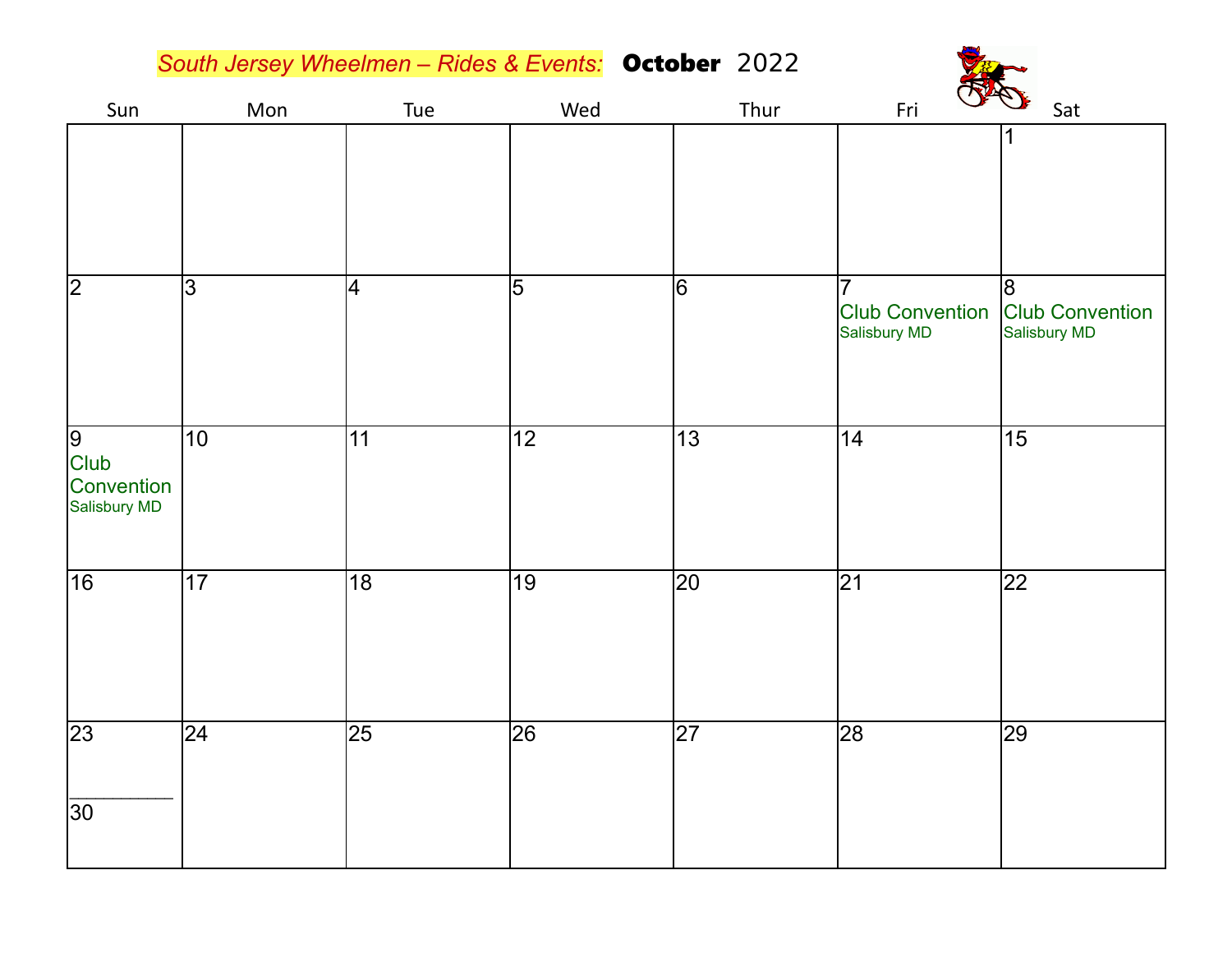*South Jersey Wheelmen – Rides & Events:* November 2022



| Sun             | Mon             | Tue             | Wed             | Thur            | Fri Sat         | <b>CA</b>       |
|-----------------|-----------------|-----------------|-----------------|-----------------|-----------------|-----------------|
|                 |                 | 1               | $\overline{2}$  | $\overline{3}$  | 4               | $\overline{5}$  |
|                 |                 |                 |                 |                 |                 |                 |
|                 |                 |                 |                 |                 |                 |                 |
| $\overline{6}$  | $\overline{7}$  | $\overline{8}$  | $\overline{9}$  | $\overline{10}$ | $\overline{11}$ | $\overline{12}$ |
|                 |                 |                 |                 |                 |                 |                 |
|                 |                 |                 |                 |                 |                 |                 |
| $\overline{13}$ | $\overline{14}$ | $\overline{15}$ | $\overline{16}$ | $\overline{17}$ | $\overline{18}$ | $\overline{19}$ |
|                 |                 |                 |                 |                 |                 |                 |
|                 |                 |                 |                 |                 |                 |                 |
| $\overline{20}$ | $\overline{21}$ | $\overline{22}$ | $\overline{23}$ | $\overline{24}$ | $\overline{25}$ | $\overline{26}$ |
|                 |                 |                 |                 |                 |                 |                 |
|                 |                 |                 |                 |                 |                 |                 |
| $\overline{27}$ | 28              | 29              | $\overline{30}$ |                 |                 |                 |
|                 |                 |                 |                 |                 |                 |                 |
|                 |                 |                 |                 |                 |                 |                 |
|                 |                 |                 |                 |                 |                 |                 |